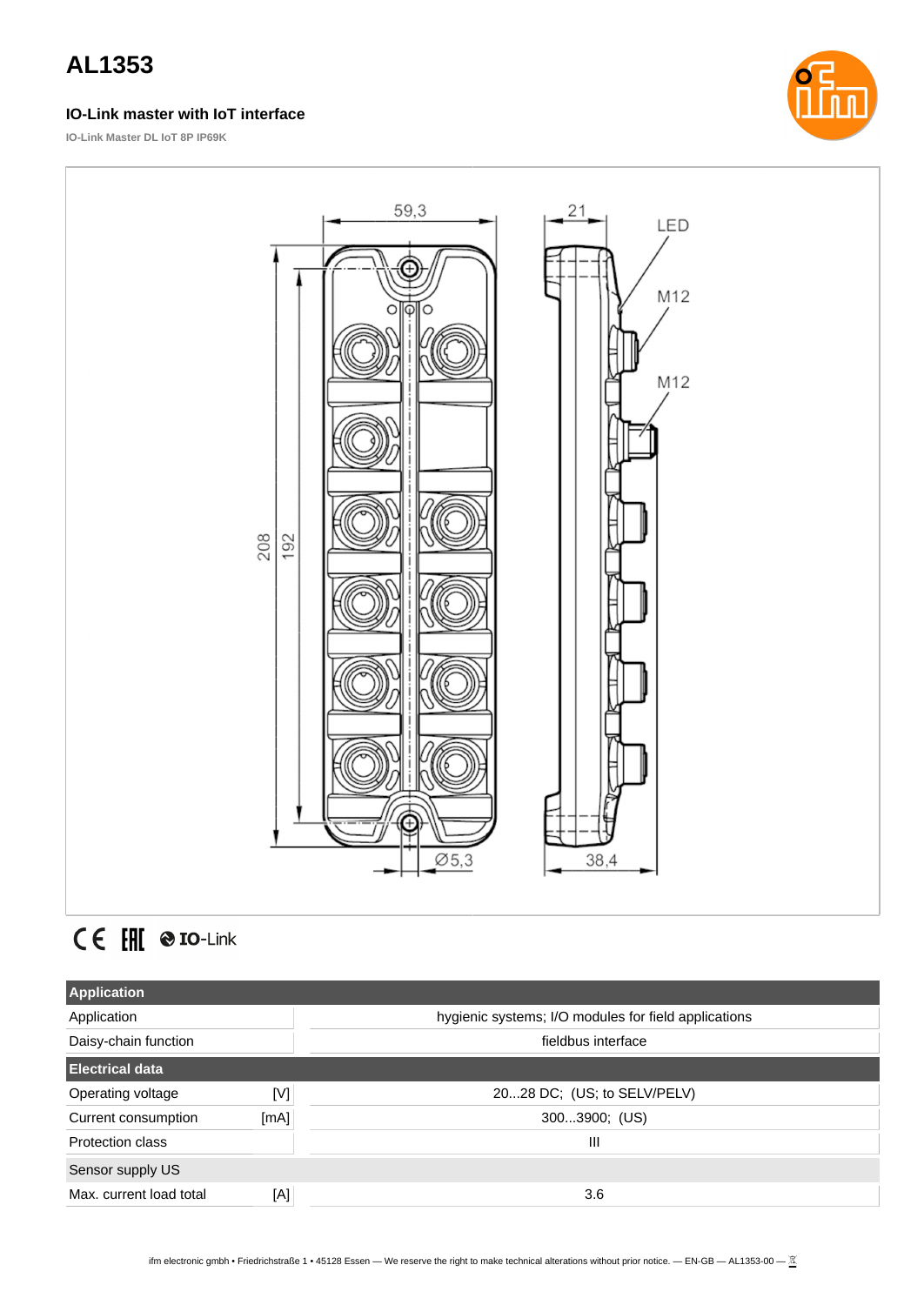#### **IO-Link master with IoT interface**

**IO-Link Master DL IoT 8P IP69K**

![](_page_1_Picture_3.jpeg)

| <b>Inputs / outputs</b>                            |                                                                                                                                                                                                                                                                                                                                                                                                                                                                                                                                                                                                                                                                                                                                                                                                                                                                                                                                                                                                                                                                                                                  |                                                                                       |                         |
|----------------------------------------------------|------------------------------------------------------------------------------------------------------------------------------------------------------------------------------------------------------------------------------------------------------------------------------------------------------------------------------------------------------------------------------------------------------------------------------------------------------------------------------------------------------------------------------------------------------------------------------------------------------------------------------------------------------------------------------------------------------------------------------------------------------------------------------------------------------------------------------------------------------------------------------------------------------------------------------------------------------------------------------------------------------------------------------------------------------------------------------------------------------------------|---------------------------------------------------------------------------------------|-------------------------|
| Total number of inputs and                         |                                                                                                                                                                                                                                                                                                                                                                                                                                                                                                                                                                                                                                                                                                                                                                                                                                                                                                                                                                                                                                                                                                                  | 8; (configurable)                                                                     |                         |
| outputs                                            |                                                                                                                                                                                                                                                                                                                                                                                                                                                                                                                                                                                                                                                                                                                                                                                                                                                                                                                                                                                                                                                                                                                  |                                                                                       |                         |
| Number of inputs and outputs                       |                                                                                                                                                                                                                                                                                                                                                                                                                                                                                                                                                                                                                                                                                                                                                                                                                                                                                                                                                                                                                                                                                                                  | Number of digital inputs: 8; Number of digital outputs: 8                             |                         |
| <b>Inputs</b>                                      |                                                                                                                                                                                                                                                                                                                                                                                                                                                                                                                                                                                                                                                                                                                                                                                                                                                                                                                                                                                                                                                                                                                  |                                                                                       |                         |
| Number of digital inputs                           |                                                                                                                                                                                                                                                                                                                                                                                                                                                                                                                                                                                                                                                                                                                                                                                                                                                                                                                                                                                                                                                                                                                  | 8; (IO-Link Port Class A: 8 x 2)                                                      |                         |
| Switching level high                               | $[{\mathsf{V}}] % \centering \includegraphics[width=0.9\textwidth]{images/TrDiM-Architecture.png} % \caption{The first two different values of the estimators in the right, the first two different values of the input and the second two different values of the input and the second two different values of the input and the third two different values of the input and the third two different values of the input and the third two different values of the input and the third two different values of the input and the third two different values of the input and the third two different values of the input and the third two different values of the input and the third two different values of the input and the third two different values of the input and the third two different values of the input and the third two different values of the input and the third two different values of the input and the third two different values of the input and the third two different values of the input and the third two different values of the input and the third two different values of$ | 1130                                                                                  |                         |
| Switching level low                                | [V]                                                                                                                                                                                                                                                                                                                                                                                                                                                                                                                                                                                                                                                                                                                                                                                                                                                                                                                                                                                                                                                                                                              | 05                                                                                    |                         |
| Digital inputs protected<br>against short circuits |                                                                                                                                                                                                                                                                                                                                                                                                                                                                                                                                                                                                                                                                                                                                                                                                                                                                                                                                                                                                                                                                                                                  | yes                                                                                   |                         |
| <b>Outputs</b>                                     |                                                                                                                                                                                                                                                                                                                                                                                                                                                                                                                                                                                                                                                                                                                                                                                                                                                                                                                                                                                                                                                                                                                  |                                                                                       |                         |
| Number of digital outputs                          |                                                                                                                                                                                                                                                                                                                                                                                                                                                                                                                                                                                                                                                                                                                                                                                                                                                                                                                                                                                                                                                                                                                  | 8; (IO-Link Port Class A: 8 x 1)                                                      |                         |
| Max. current load per output                       | [mA]                                                                                                                                                                                                                                                                                                                                                                                                                                                                                                                                                                                                                                                                                                                                                                                                                                                                                                                                                                                                                                                                                                             | 300                                                                                   |                         |
| Short-circuit proof                                |                                                                                                                                                                                                                                                                                                                                                                                                                                                                                                                                                                                                                                                                                                                                                                                                                                                                                                                                                                                                                                                                                                                  | yes                                                                                   |                         |
| <b>Interfaces</b>                                  |                                                                                                                                                                                                                                                                                                                                                                                                                                                                                                                                                                                                                                                                                                                                                                                                                                                                                                                                                                                                                                                                                                                  |                                                                                       |                         |
| Communication interface                            |                                                                                                                                                                                                                                                                                                                                                                                                                                                                                                                                                                                                                                                                                                                                                                                                                                                                                                                                                                                                                                                                                                                  | Ethernet; IO-Link                                                                     |                         |
| Ethernet - Internet of Things                      |                                                                                                                                                                                                                                                                                                                                                                                                                                                                                                                                                                                                                                                                                                                                                                                                                                                                                                                                                                                                                                                                                                                  |                                                                                       |                         |
| <b>Transmission standard</b>                       |                                                                                                                                                                                                                                                                                                                                                                                                                                                                                                                                                                                                                                                                                                                                                                                                                                                                                                                                                                                                                                                                                                                  | 10Base-T; 100Base-TX                                                                  |                         |
| Transmission rate                                  |                                                                                                                                                                                                                                                                                                                                                                                                                                                                                                                                                                                                                                                                                                                                                                                                                                                                                                                                                                                                                                                                                                                  | 10; 100                                                                               |                         |
| Protocol                                           |                                                                                                                                                                                                                                                                                                                                                                                                                                                                                                                                                                                                                                                                                                                                                                                                                                                                                                                                                                                                                                                                                                                  | <b>MQTT JSON</b>                                                                      |                         |
|                                                    |                                                                                                                                                                                                                                                                                                                                                                                                                                                                                                                                                                                                                                                                                                                                                                                                                                                                                                                                                                                                                                                                                                                  | IP address: 169.254.x.x                                                               |                         |
| <b>Factory settings</b>                            |                                                                                                                                                                                                                                                                                                                                                                                                                                                                                                                                                                                                                                                                                                                                                                                                                                                                                                                                                                                                                                                                                                                  | subnet mask: 255.255.0.0                                                              |                         |
|                                                    |                                                                                                                                                                                                                                                                                                                                                                                                                                                                                                                                                                                                                                                                                                                                                                                                                                                                                                                                                                                                                                                                                                                  | gateway IP address: 0.0.0.0                                                           |                         |
|                                                    |                                                                                                                                                                                                                                                                                                                                                                                                                                                                                                                                                                                                                                                                                                                                                                                                                                                                                                                                                                                                                                                                                                                  | MAC address: see type label                                                           |                         |
| Note on interfaces                                 |                                                                                                                                                                                                                                                                                                                                                                                                                                                                                                                                                                                                                                                                                                                                                                                                                                                                                                                                                                                                                                                                                                                  | Secure protocol: HTTPS                                                                |                         |
| <b>IO-Link Master</b>                              |                                                                                                                                                                                                                                                                                                                                                                                                                                                                                                                                                                                                                                                                                                                                                                                                                                                                                                                                                                                                                                                                                                                  |                                                                                       |                         |
| Transmission type                                  |                                                                                                                                                                                                                                                                                                                                                                                                                                                                                                                                                                                                                                                                                                                                                                                                                                                                                                                                                                                                                                                                                                                  | COM1 (4,8 kBaud); COM2 (38,4 kBaud); COM3 (230,4 kBaud)                               |                         |
| IO-Link revision                                   |                                                                                                                                                                                                                                                                                                                                                                                                                                                                                                                                                                                                                                                                                                                                                                                                                                                                                                                                                                                                                                                                                                                  | 1.1                                                                                   |                         |
| Number of ports class A                            |                                                                                                                                                                                                                                                                                                                                                                                                                                                                                                                                                                                                                                                                                                                                                                                                                                                                                                                                                                                                                                                                                                                  | 8                                                                                     |                         |
| <b>Operating conditions</b>                        |                                                                                                                                                                                                                                                                                                                                                                                                                                                                                                                                                                                                                                                                                                                                                                                                                                                                                                                                                                                                                                                                                                                  |                                                                                       |                         |
| Ambient temperature                                | [°C]                                                                                                                                                                                                                                                                                                                                                                                                                                                                                                                                                                                                                                                                                                                                                                                                                                                                                                                                                                                                                                                                                                             | $-2560$                                                                               |                         |
| Storage temperature                                | [°C]                                                                                                                                                                                                                                                                                                                                                                                                                                                                                                                                                                                                                                                                                                                                                                                                                                                                                                                                                                                                                                                                                                             | $-2585$                                                                               |                         |
| Max. relative air humidity                         | [%]                                                                                                                                                                                                                                                                                                                                                                                                                                                                                                                                                                                                                                                                                                                                                                                                                                                                                                                                                                                                                                                                                                              | 90                                                                                    |                         |
| Protection                                         |                                                                                                                                                                                                                                                                                                                                                                                                                                                                                                                                                                                                                                                                                                                                                                                                                                                                                                                                                                                                                                                                                                                  | IP 65; IP 66; IP 67; IP 69K; (operation with stainless steel protective caps: IP 69K) |                         |
| Protection rating (NEMA 250)                       |                                                                                                                                                                                                                                                                                                                                                                                                                                                                                                                                                                                                                                                                                                                                                                                                                                                                                                                                                                                                                                                                                                                  | 6P                                                                                    |                         |
| Degree of soiling                                  |                                                                                                                                                                                                                                                                                                                                                                                                                                                                                                                                                                                                                                                                                                                                                                                                                                                                                                                                                                                                                                                                                                                  | $\overline{c}$                                                                        |                         |
| Chemical media                                     |                                                                                                                                                                                                                                                                                                                                                                                                                                                                                                                                                                                                                                                                                                                                                                                                                                                                                                                                                                                                                                                                                                                  | ISO 16750-5                                                                           | HLP, CC, DB, DC, DD, CA |
|                                                    |                                                                                                                                                                                                                                                                                                                                                                                                                                                                                                                                                                                                                                                                                                                                                                                                                                                                                                                                                                                                                                                                                                                  | NEMA 250 5.13.1                                                                       | AA                      |
| <b>Tests / approvals</b>                           |                                                                                                                                                                                                                                                                                                                                                                                                                                                                                                                                                                                                                                                                                                                                                                                                                                                                                                                                                                                                                                                                                                                  |                                                                                       |                         |
| <b>EMC</b>                                         |                                                                                                                                                                                                                                                                                                                                                                                                                                                                                                                                                                                                                                                                                                                                                                                                                                                                                                                                                                                                                                                                                                                  | EN 61000-6-2<br>EN 61000-6-4                                                          |                         |
| Shock resistance                                   |                                                                                                                                                                                                                                                                                                                                                                                                                                                                                                                                                                                                                                                                                                                                                                                                                                                                                                                                                                                                                                                                                                                  | DIN EN 60068-2-27                                                                     |                         |
|                                                    |                                                                                                                                                                                                                                                                                                                                                                                                                                                                                                                                                                                                                                                                                                                                                                                                                                                                                                                                                                                                                                                                                                                  | DIN EN 60068-2-64 2009-04                                                             |                         |
| Vibration resistance                               |                                                                                                                                                                                                                                                                                                                                                                                                                                                                                                                                                                                                                                                                                                                                                                                                                                                                                                                                                                                                                                                                                                                  | DIN EN 60068-2-6 2008-10                                                              |                         |
| <b>MTTF</b>                                        | [years]                                                                                                                                                                                                                                                                                                                                                                                                                                                                                                                                                                                                                                                                                                                                                                                                                                                                                                                                                                                                                                                                                                          | 92                                                                                    |                         |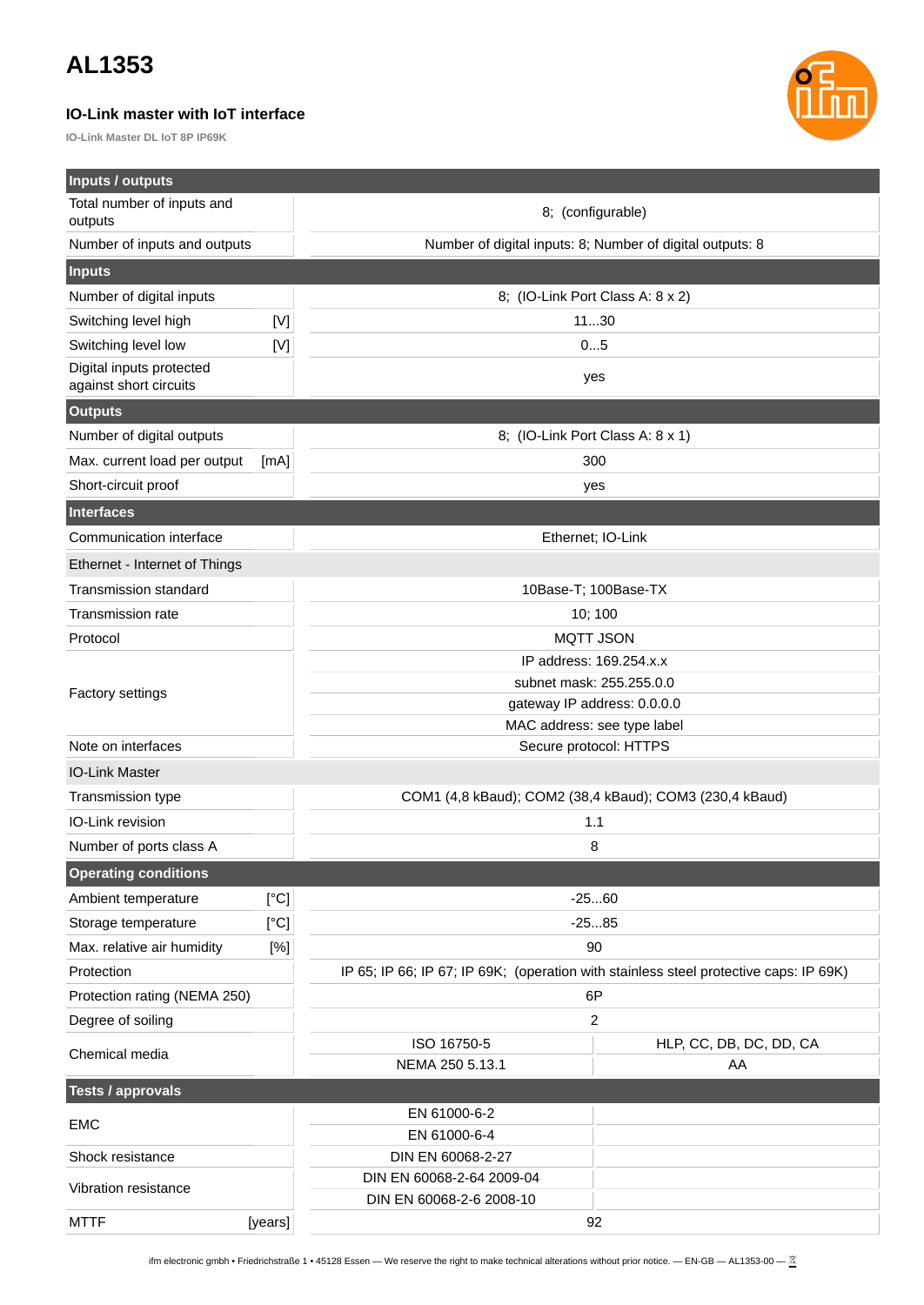#### **IO-Link master with IoT interface**

**IO-Link Master DL IoT 8P IP69K**

![](_page_2_Picture_3.jpeg)

| <b>Mechanical data</b>                  |     |                                                                |  |  |
|-----------------------------------------|-----|----------------------------------------------------------------|--|--|
| Weight                                  | [g] | 410.5                                                          |  |  |
| <b>Materials</b>                        |     | housing: PA grey; socket: stainless steel (1.4404 / 316L)      |  |  |
| Sealing material                        |     | <b>EPDM</b>                                                    |  |  |
| Remarks <sup>'</sup>                    |     |                                                                |  |  |
| <b>Remarks</b>                          |     | For further information please see the operating instructions. |  |  |
| Pack quantity                           |     | 1 pcs.                                                         |  |  |
| <b>Electrical connection - Ethernet</b> |     |                                                                |  |  |

Connector: M12; Sealing: EPDM

![](_page_2_Figure_6.jpeg)

| <b>IoT X21, X22</b>                               |          |
|---------------------------------------------------|----------|
| 1                                                 | $TX +$   |
| $\overline{2}$                                    | $RX +$   |
| 3                                                 | TX -     |
| 4                                                 | RX -     |
| 5                                                 | not used |
| <b>Electrical connection - Process connection</b> |          |

Connector: M12; Sealing: EPDM

![](_page_2_Figure_9.jpeg)

| <b>IO-Link Port Class A X01X04</b> |                       |  |
|------------------------------------|-----------------------|--|
| 1                                  | Sensor supply (US) L+ |  |
| $\mathcal{P}$                      | digital input         |  |
| 3                                  | Sensor supply (US) L- |  |
| 4                                  | C/Q IO-Link           |  |
| 5                                  | not used              |  |

#### **Electrical connection - voltage supply**

Connector: M12